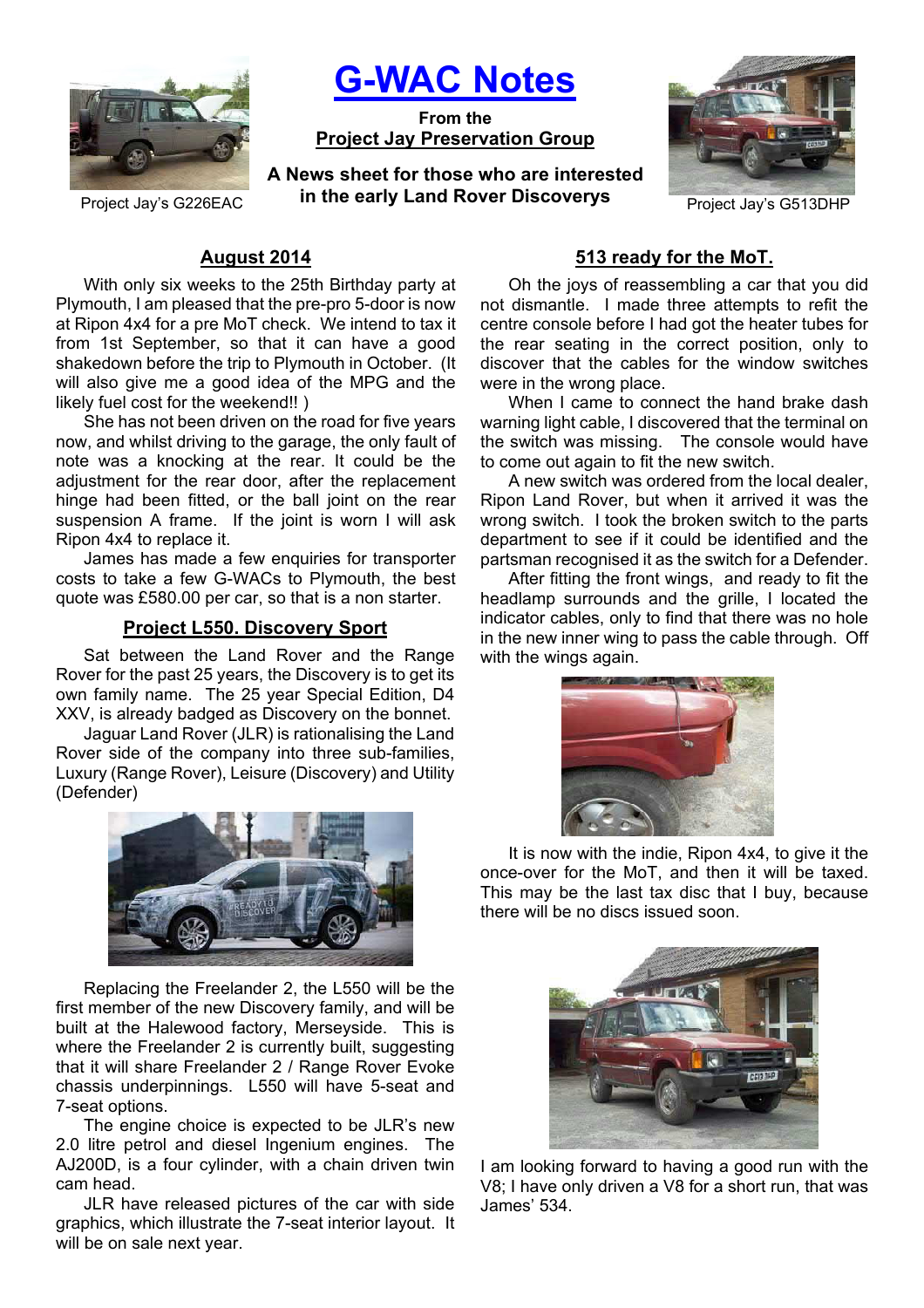## **A day out with The Godfather**

It had been planned for about a week or so. Roy had called me up to ask for some assistance picking up a donor Disco for parts for the Pre Pro 5-door and 478.

It was only up the road and I had offered him the use of my TD5 D2 for the purpose of being the workhorse, to bring it to his house.

I had borrowed a trailer and was confident that the day would go without a hitch as the D2 had done roughly 5000miles since I bought her in May. So on a very hot day, with the sun blazing, Roy arrived at my house. We got into the D2 to go to collect the trailer before heading up to Bishop Auckland.

Roy's famous words "I am looking forward to this, as I haven't been in a Discovery 2 for some time ". We made it off the driveway when the tensioner pulley fell off... After a quick bit of head scratching we decided to use Roy's 526 as the tow car, and a quick mess about heading back to his house and then on to collect the trailer and then on to get the donor Disco.

We should have realised that things were not going to be as easy as we had hoped. After about an hour and a half we arrived to see a very sad looking late Disco 200 Tdi with no real running gear apart from the axles. No bother, we thought it would be easy to tow it up on to the trailer, strap down and off home again, until the kind chap informed us it had no steering box. AHHH.

This wasn't going to be easy at all. I had even thought that perhaps it wasn't worth the agro and we should cut our losses and take what we needed and head for home. If you know Roy, you will know he can talk you round, and after inflating the completely knocked tyres that were going down as we removed the air line, we attempted to get it loaded up.



Two hours passed before we finally got away. Lots of pushing and shunting and the vehicle was strapped to the trailer. I am not sure how much was given for the donor, but whatever it was, it was too much. I think the 'kind chap' should really have paid us to take it away.

Getting it down Roy's drive and into position was indeed another story all together, but lets say it was an experience I don't want to repeat.

# **Spotted, G466WAC**

After borrowing a DVD, from a family member, of the TV series of The Green Man starring Albert Finney, what car would he be gallivanting around in? Only a rather lovely G-WAC Disco.



It is still showing on the DVLA website, so it's alive somewhere, we just need to find it.

The production itself, aired in 1990 and can be found on You Tube (it's worth watching, we enjoyed it).

James.

## **Forthcoming events.**

#### **September**

20th – 21st

Land Rover Owner International Show. East of England Showground, Peterborough. www.lroshow.com

#### 22nd – 26th

For the Adventure Overland Show, on 27th – 28th, pre-event camping is now possible at the Stratfordupon-Avon Racecourse, Warwickshire CV37 9SE. Monday–Thursday nights (pay upon arrival), hence owners on 22nd can now drive direct from LRO Show Peterborough, to Adventure Overland at Stratford Racecourse.

#### 27th – 28th

Adventure Overland, National 4x4, Bike & Trekking Travel Show, at the Racecourse, Stratford-upon-Avon, Warwickshire CV37 9SE. Camping from 26th. www.adventureoverlandshow.com

## **October**

5th

London to Brighton Land Rover Run. Starts at Hook Road Arena, Epsom. KT19 8QG. and ends at the Madera Drive Brighton. BN2 1TB.

11th – 13th

Discovery Birthday Party, Plymouth Hoe and Mount Edgecombe Estate.

www.discoverybirthdayparty.co.uk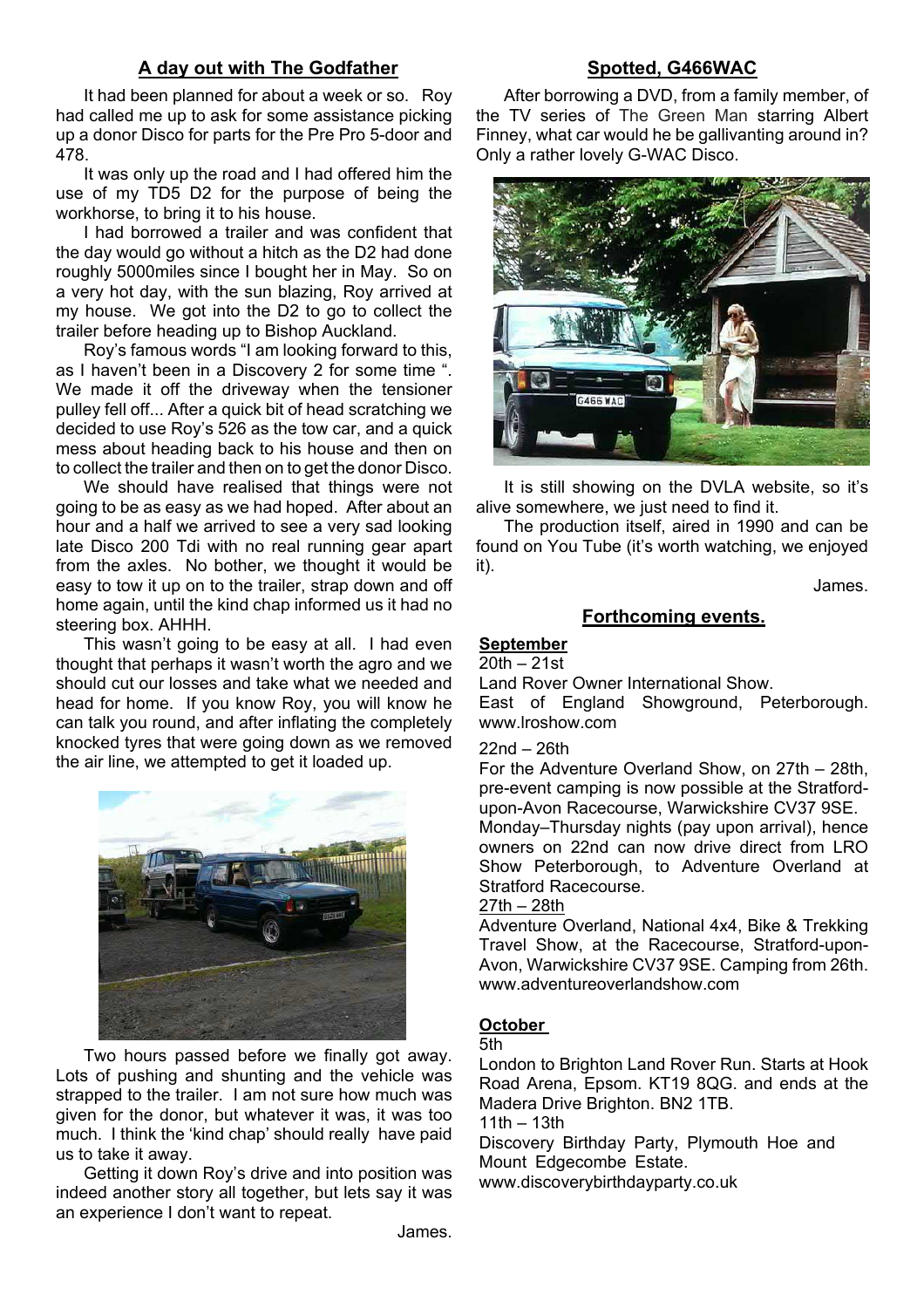## **G711YRY sold.**

## **Raby Castle Classic Car Show.** The Mark Woodward event at the castle, in

The Jaguar club had an excellent gathering, which took up a large space, and was almost a show on its own with just about every model to browse.

Staindrop, Co. Durham, always attracts a good crowd, and it was a clear fine day for the 50-mile run

up the A1 for his 19th Raby Castle event.

711 is a low mileage V8 in Arken, which Peter Hares has owned for a number of years.



Peter has now sold it to Derek, from Bedfordshire, and for the September Notes I hope to receive a few words from him about its current condition.

## **LRO Peterborough Show to celebrate 25 years of Discovery.**

An article in the News page of the September issue of LRO says "We'll showcase some of the best Discoverys we've featured in LRO.

From Disco 1 to D4, we'll have examples of every model, including a rare press-launch G-WAC survivor (guess which) and John Pickering's rapid Disco 1 V8 rally car (July 2014 issue)"

## **PETER JAMES** INSURANCE.

772, Hagley Road West, Oldbury, West Midlands. B68 0PJ. Telephone: 0121 506 6040. www.peterjamesinsurance.co.uk



# orth East 4x4 CM Morth East 4w

The Discovery Owners Club did not have a stand at the show this time, but Margaret and I were kindly welcomed to join the North East 4x4 Club on their stand.

The club are celebrating their 25th anniversary this year.

Roy.

## **G-WAC Notes on websites**

**xxxxxxxxxxxxxxxxxxxxxxxxxxxxxxxxxxxxxxxxxxxxxxxxxxxxxxxxxxxxxxxxxxxxxxxxxxxxxxxxxxxxxxxxxxxxx Home of the Project Jay Preservation Group**

> More articles on Graham's website, **www.g-wacdiscoverys.net grahambethell@virginmedia.com**

#### **xxxxxxxxxxxxxxxxxxxxxxxxxxxxxxxxxxxxxxxxxxxxxxxxxxxxxxxxxxxxxxxxxxxxxxxxxxxxxxxxxxxxxxxxxxxxx**

Brian Radford, of Northmead 4x4, is keeping up-to-date with a copy of the Notes on his website. All the back issues from the start in May 2007 are there.

He also has another website to advertise Classic Rallies and shows.

**www.northmead4x4.co.uk/gwac\_discoverys.htm www.classicrallies.co.uk/index.htm**

Northmead Online

www.northmead.co.uk



Compiled by Roy Preston. If anyone would like to contribute an article for these notes, or receive a copy, please email me at roy@g-wac.com or post your address to B R Preston, "Scawdel", Wormald Green, Harrogate, North Yorkshire, HG3 3PU. Phone 01765 677124. Mobile 07876 473714

Issue 85 August 2014